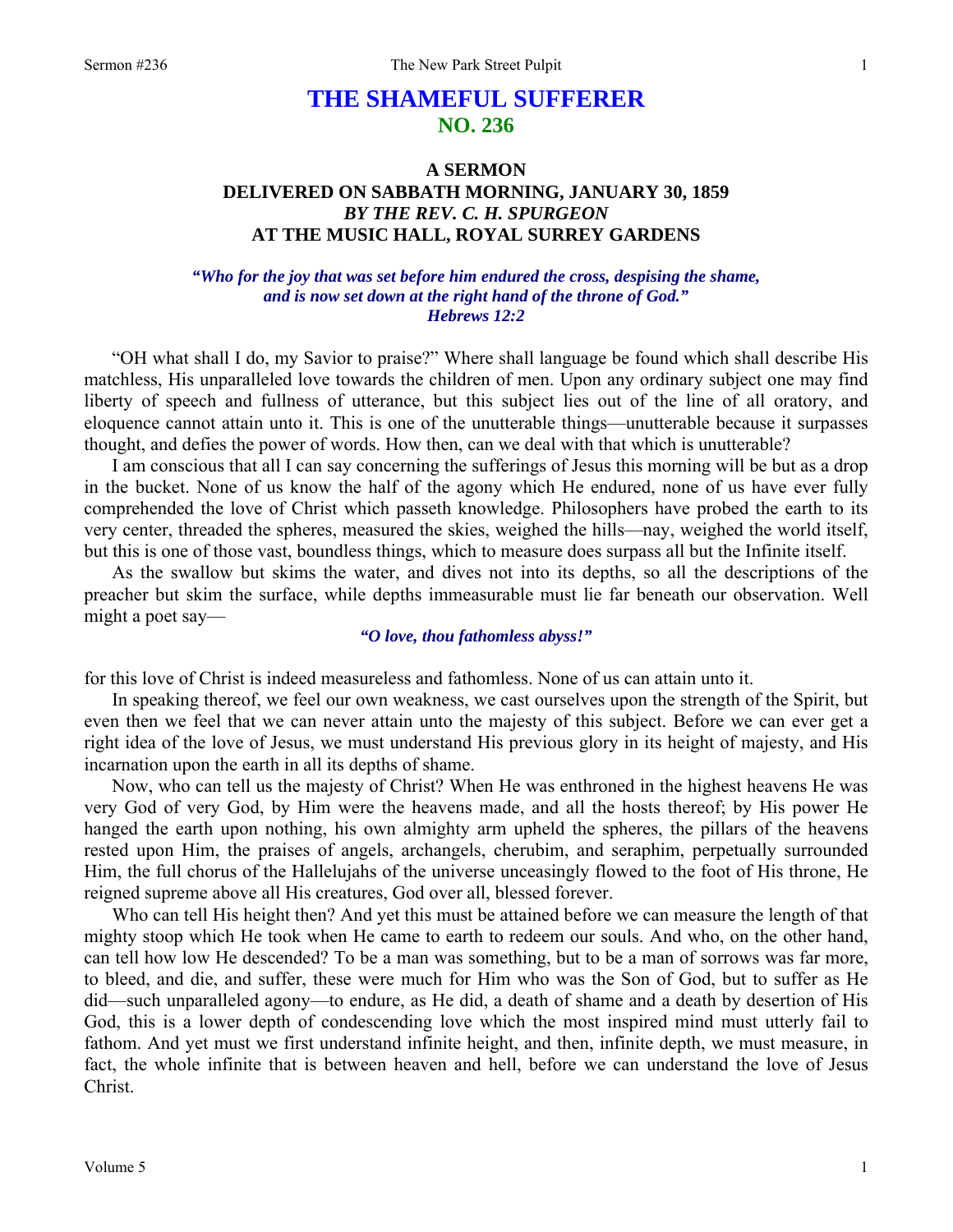Yet because we cannot understand shall we therefore neglect, and because we cannot measure shall we therefore despise? Ah! no, let us go to Calvary this morning and see this great sight. Jesus Christ, for the joy that was set before Him, enduring the cross, despising the shame.

I shall endeavor to show you, first, the *shameful Sufferer,* secondly, we shall endeavor to dwell upon *His glorious motive,* and then in the third place, we shall offer Him to you as *an admirable example*.

**I.** Beloved, I wish to show you the SHAMEFUL SUFFERER.

The text speaks of shame, and therefore before entering upon suffering, I shall endeavor to say a word or two upon the shame.

Perhaps there is nothing which men so much abhor as shame. We find that death itself has often been preferable in the minds of men to shame, and even the most wicked and callous hearted have dreaded the shame and contempt of their fellow creatures far more than any tortures to which they could have been exposed.

We find Abimelech, a man who murdered his own brethren without compunction, we find even him overcome by shame when "a certain woman cast a piece of a millstone upon Abimelech's head, and all to brake his skull. Then he called hastily unto the young man his armourbearer, and said unto him, Draw thy sword, and slay me, that men say not of me, A woman slew him. And his young man thrust him through, and he died." Shame was too much for him. He would far rather meet the suicide's death—for such it was—than he should be convicted of the shame of being slain by a woman.

So it was with Saul also—a man who was not ashamed of breaking his oath and of hunting his own son-in-law like a partridge upon the mountains—even he fell upon his own sword rather than it should be said of him that he fell by the Philistines. And we read of an ancient king, Zedekiah, that albeit he seemed reckless enough, he was afraid to fall into the hands of the Chaldeans, lest the Jews who had fallen away to Nebuchadnezzar should make a mock of him.

These instances are but a few of many. It is well known that criminals and malefactors have often had a greater fear of public contempt than of ought else. Nothing can so break down the human spirit as to be subject continually to contempt, the visible and manifest contempt of one's fellows, in fact to go further, shame is so frightful to man that it is one of the ingredients of hell itself, it is one of the bitterest drops in that awful cup of misery. The shame of everlasting contempt to which wicked men awake in the day of their resurrection, to be despised of men, despised of angels, despised of God, is one of the depths of hell. Shame, then, is a terrible thing to endure, and many of the proudest natures have been subdued when once they have been subjected to it.

In the Savior's case, shame would be peculiarly shameful, the nobler a man's nature, the more readily does he perceive the slightest contempt, and the more acutely does he feel it. That contempt which an ordinary man might bear without a suffering, he who has been bred to be obeyed, and who has all his lifelong been honored, would feel most bitterly. Beggared princes and despised monarchs are among the most miserable of men, but here was our glorious Redeemer, in whose face was the nobility of Godhead itself, despised and spit upon, and mocked. You may, therefore, think how such a noble nature as His had to endure.

The mere kite can bear to be mewed, but the eagle cannot bear to be hoodwinked and blindfolded, he has a nobler spirit than that. The eye that has faced the sun cannot endure darkness without a tear. But Christ who was more than noble, matchlessly noble, something more than of a royal race, for Him to be shamed, and mocked, must have been dreadful indeed.

Besides some minds are of such a delicate and sensitive disposition that they feel things far more than others. There are some of us who do not so readily perceive an affront, or when we do perceive it, are totally indifferent to it. But there are others of a loving and tender heart, they have so long wept for others' woes that their hearts have become tender, and they therefore feel the slightest brush of ingratitude from those they love, and if those for whom they are willing to suffer should utter words of blasphemy and rebuke against them, their souls would be pierced to the very quick.

2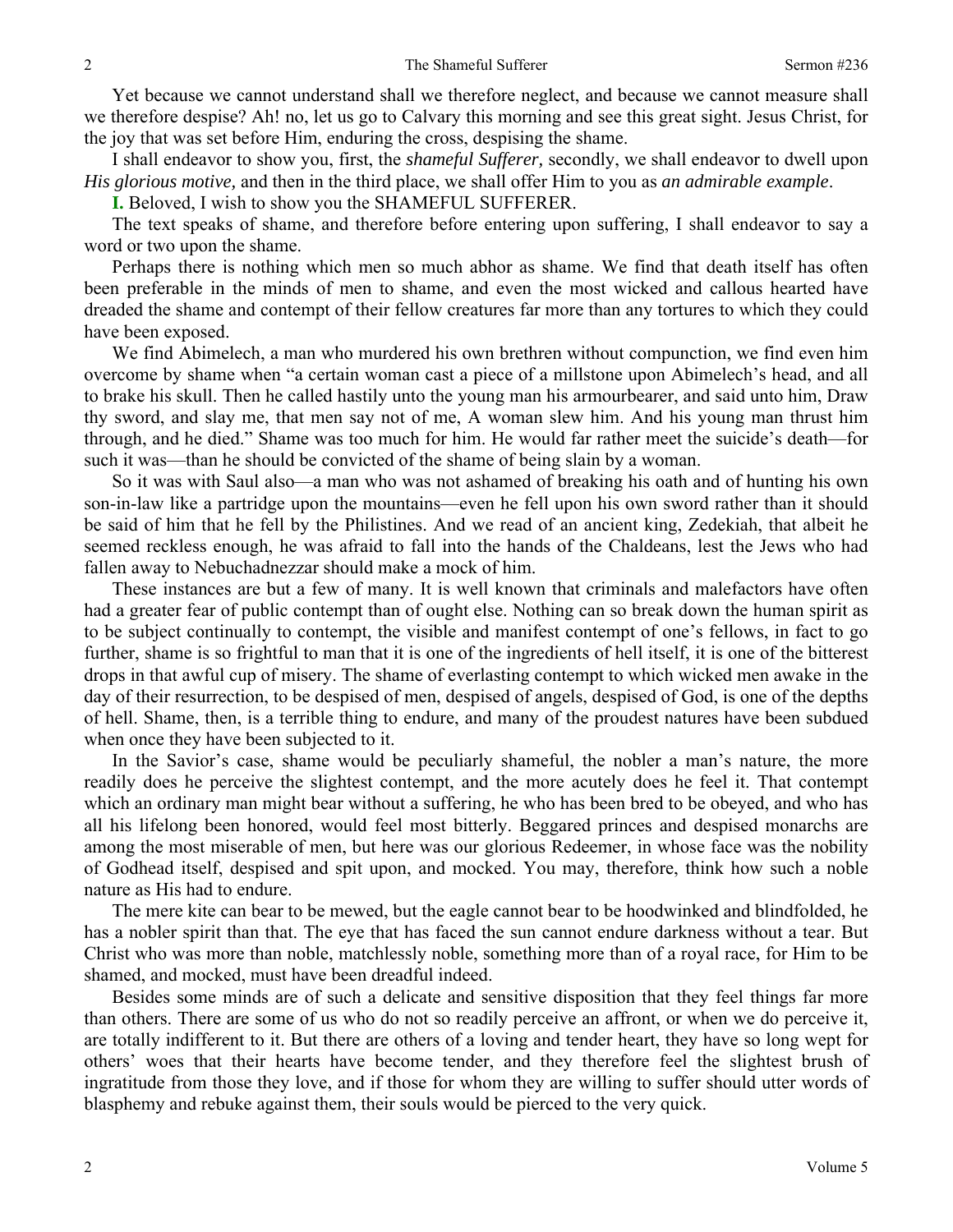A man in armor would walk through thorns and briars without feeling, but a man who is naked feels the smallest of the thorns, now Christ was so to speak a naked spirit, He had stripped Himself of all for manhood, He said, "The foxes have holes, and the birds of the air have nests; but the Son of man hath not where to lay his head."

He stripped Himself of everything that could make Him callous, for He loved with all His soul, His strong passionate heart was fixed upon the welfare of the human race, He loved them even unto death, and to be mocked by those for whom He died, to be spit upon by the creatures whom He came to save, to come unto His own and to find that His own received Him not, but actually cast Him out, this was pain indeed.

You tender hearts can weep for others' woes, and you that love with a love as strong as death, and with a jealousy as cruel as the grave, you can guess, but only you, what the Savior must have endured when all did mock Him, all did scorn Him, and He found none to pity none to take His part.

To go back to the point with which we started—shame is peculiarly abhorrent to manhood, and far more to such a manhood as that which Christ carried about with Him—a noble, sensitive, loving nature, such as no other manhood had ever possessed.

And now come and let us behold the pitiful spectacle of Jesus put to shame. He was put to shame in three ways—by shameful accusation, shameful mockery, and shameful crucifixion.

**1.** And first, behold the Savior's shame in His *shameful accusation*. He in whom was no sin, and who had done no ill, was charged with sin of the blackest kind. He was first arraigned before the Sanhedrim on no less a charge than that of blasphemy. And could He blaspheme?—He who said, "It is my meat and my drink to do the will of him that sent me," could He blaspheme? He who in the depths of His agony when He sweat as it were great drops of blood, at last cried, "My Father, not my will, but thine be done"—could He blaspheme? No. And it is just because it was so contrary to His character, that He felt the accusation.

To charge some of you here present with having blasphemed God would not startle you, for you have done it, and have done it so often as almost to forget that God abhors blasphemers, and that He "will not hold him guiltless who taketh his name in vain." But for one who loved as Jesus loved, and obeyed as He obeyed, for Him to be charged with blasphemy, the accusation must have caused Him peculiar suffering. We wonder that He did not fall to the ground, even as His betrayers did when they came to lay hold upon Him. Such an accusation as that might blight an angel's spirit. Such a calumny might wither the courage of a cherub. Marvel not then, that Jesus felt the shame of being accused of such a crime as this.

Nor did this content them. Having charged Him with breaking the first table, they then charged Him with violating the second, they said He was guilty of sedition, they declared that He was a traitor to the government of Caesar, that He stirred up the people, declaring that He Himself was a king.

And could He commit treason? He who said, "My kingdom is not of this world, else would my servants fight," He who when they would have taken Him by force to make Him a king, withdrew Himself into the wilderness and prayed—could He commit treason? It were impossible. Did He not pay tribute, and sent to the fish, when His poverty had not the wherewithal to pay the tax.

Could He commit treason? He could not sin against Caesar, for He was Caesar's Lord, He was King of kings, and Lord of lords. If He had chosen He could have taken the purple from the shoulders of Caesar, and at a word have given Caesar to be a prey to the worms. He commit treason? 'Twas far enough from Jesus, the gentle and the mild to stir up sedition or set man against man. Ah no, He was a lover of His country and a lover of His race, He would never provoke a civil war, and yet this charge was brought against Him.

What would you think, good citizens and good Christians, if you were charged with such a crime as this, with the clamors of your own people behind you crying out against you as so execrable an offender that you must die the death. Would not that abash you? Ah! but your Master had to endure this as well as the other. He despised the shameful indictments, and was numbered with the transgressors.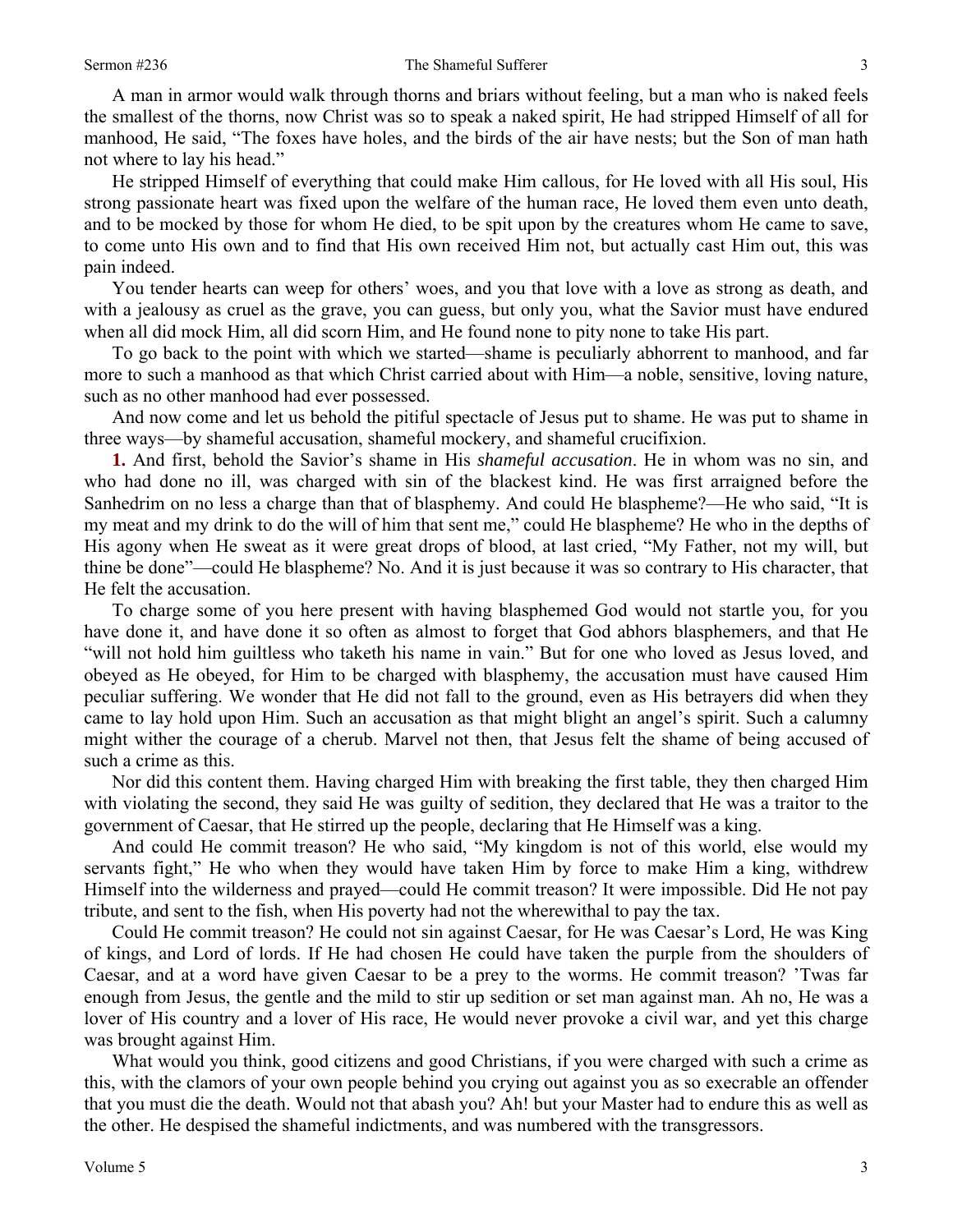**2.** But next, Christ not only endured shameful accusation but He endured *shameful mocking*. When Christ was taken away to Herod, Herod set Him at nought. The original word signifies made nothing of Him. It is an amazing thing to find that man should make nothing of the Son of God, who is all in all. He had made Himself nothing, He had declared that He was a worm and no man, but what a sin was that and what a shame was that, when Herod made Him nothing! He had but to look Herod in the face and He could have withered Him with one glance of His fire-darting eyes.

But yet Herod may mock Him, and Jesus will not speak, and men of arms may come about Him, and break their cruel jests upon His tender heart, but not a word has He to say, but "is led as a lamb to the slaughter, and like a sheep before her shearers is dumb."

You will observe that in Christ's mocking, from Herod's own hall, on to the time when He was taken from Pilate's hall of judgment to His crucifixion, and then onward to His death, the mockings were of many kinds.

In the first place they mocked the Savior's *person*. One of those things about which we may say but little, but of which we ought often to think, is the fact that our Savior was stripped in the midst of a ribald soldiery, of all the garments that He had. It is a shame even for us to speak of this which was done by our own flesh and blood toward Him who was our Redeemer. Those holy limbs which were the casket of the precious jewel of His soul were exposed to the shame and open contempt of men—coarse minded men who were utterly destitute of every particle of delicacy.

The person of Christ was stripped twice, and although our painters, for obvious reasons, cover Christ upon the cross, there He hung—*the naked Savior* of a naked race. He who clothed the lilies had not therewith to clothe Himself, He who had clothed the earth with jewels and made for it robes of emeralds, had not so much as a rag to conceal His nakedness from a staring, gazing, mocking, hard hearted crowd.

He had made coats of skins for Adam and Eve when they were naked in the garden, He had taken from them those poor fig leaves with which they sought to hide their nakedness, given them something wherewith they might wrap themselves from the cold, but now they part His garments among them, and for His vesture they cast lots, while He Himself, exposed to the pitiless storm of contempt, has no cloak with which to cover His shame.

They mocked His person—Jesus Christ declared Himself to be the Son of God—they mocked His *divine person* as well as His human—when He hung upon the cross they said, "If thou be the Son of God, come down from the cross, and we will believe on thee." Frequently they challenged Him to prove His divinity by turning aside from the work which He had undertaken. They asked Him to do the very thing which would have disproved His divinity, in order that they might then, as they declared, acknowledge and confess that He was the Son of God.

And now can you think of it? Christ was mocked as man, we can conceive Him as yielding to this. But to be mocked as *God!* A challenge thrown to manhood, manhood would easily take up and fight the duel. Christian manhood would allow the gauntlet to lie there, or tread it beneath its foot in contempt, bearing all things, and enduring all things for Christ's sake.

But can you think of God being challenged by His creature—the eternal JEHOVAH provoked by the creature which His own hand has made, the Infinite despised by the finite, He who fills all things, by whom all things exist, laughed at, mocked, despised by the creature of an hour who is crushed before the moth! This was contempt indeed, a contempt of His complex person, of His manhood, and of His divinity.

But note next, they mocked all His *offices,* as well as His person. Christ was a king, and never such a king as He. He is Israel's David, all the hearts of His people are knit unto Him. He is Israel's Solomon, He shall reign from sea to sea, and from the river even to the ends of the earth. He was one of royal race.

We have some called kings on earth, children of Nimrod, these are called kings, but kings they are not. They borrow their dignity of Him who is King of kings and Lord of lords. But here was one of the true blood, one of the right royal race, who had lost His way and was mingled with the common herd of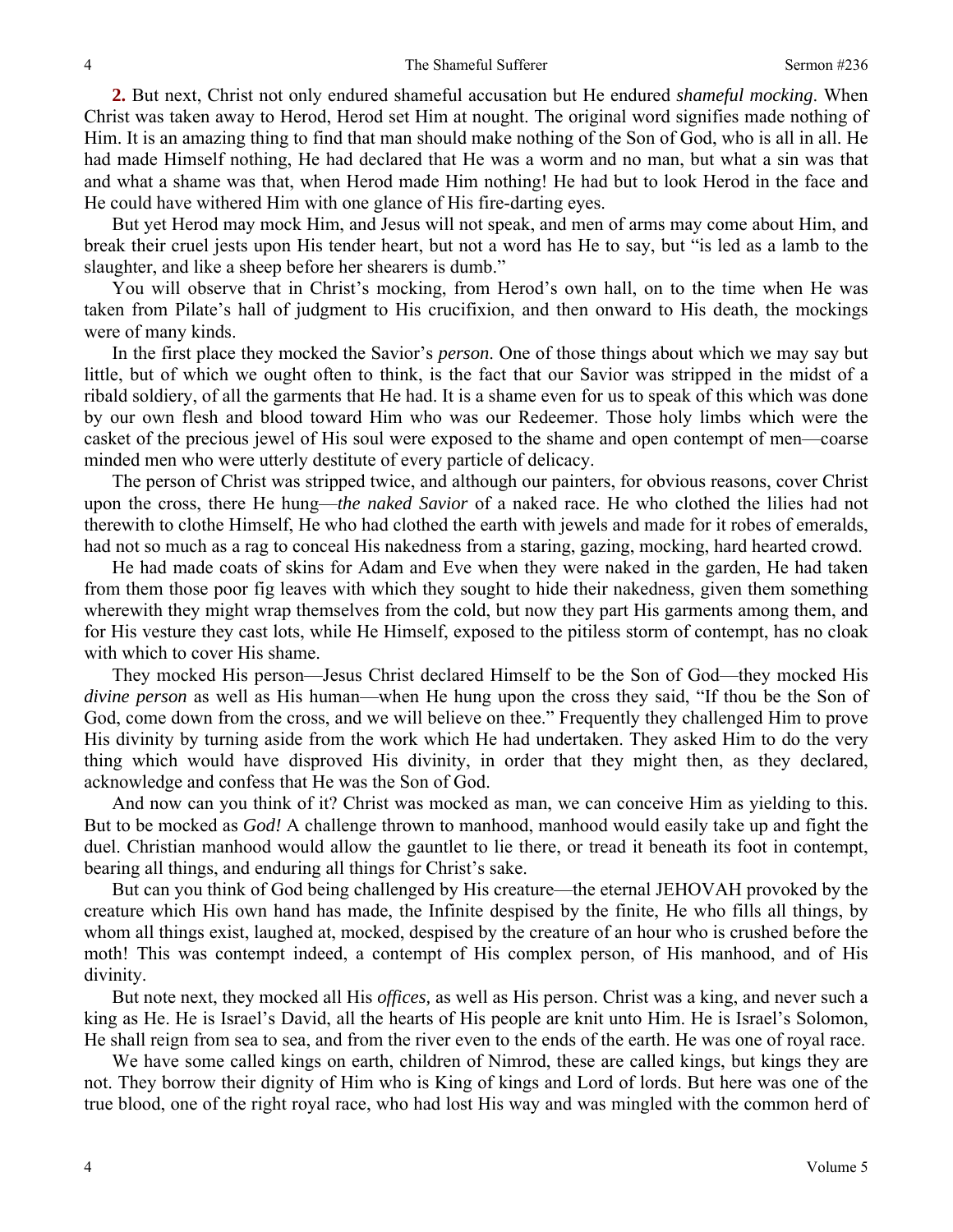men. What did they do? Did they bring crowns with which to honor Him, and did the nobility of earth cast their robes beneath His feet to carpet His footsteps.

See what they do. He is delivered up to rough and brutal soldiery. They find for Him a mimic throne, and having put Him on it, they strip Him of His own robes, and find some old soldier's cloak of scarlet or of purple and put it about His loins. They plait a crown of thorns, and put it about His brow—a brow that was of old bedight with stars, and then they fix in His hand—a hand that will not resent an insult, a scepter of reed, and then bowing the knee, they pay their mimic homage before Him, making Him a May-day king.

Now, perhaps there is nothing so heartrending as royalty despised. You have read the story of an English king who was taken out by his cruel enemies to a ditch. They seated him on an anthill, telling him that was his throne, and then they washed his face in the filthiest puddle they could find, and the tears running down his cheeks, he said, "He should yet be washed in clean water," though he was bitterly mistaken.

But think of the King of kings and Lord of lords, having for His adoration the spit of guilty mouths, for homage the smitings of filthy hands, for tribute the jests of brutal tongues! Was ever shame like Yours, You King of kings, You emperor of all worlds, flouted by the soldiery and smitten by their menial hands? O Earth! how could you endure this iniquity. O you heavens! why did you not fall in very indignation to crush the men who thus blasphemed your Maker? Here was a shame indeed—the King mocked by His own subjects.

He was a prophet too, as we all know, and what did they do that they might mock Him as a prophet? Why they blindfolded Him, shut out the light of heaven from His eyes, and then they smote Him and did buffet Him with their hands and said, "Prophecy unto us who it is that smote thee." The prophet must make a prophecy to those who taunted Him to tell them who it was that smote Him.

We love prophets, it is but the nature of mankind that if we believe in a prophet we should love him. We believe that Jesus was the first and the last of prophets, by Him all others are sent, we bow before Him with reverential adoration. We count it to be our highest honor to sit at His feet like Mary, we only wish that we might have the comfort to wash His feet with our tears and wipe them with the hairs of our head, we feel that like John the Baptist, His shoe latchet we are not worthy to unloose, and can we therefore bear the spectacle of Jesus the Prophet, blindfolded and buffeted with insult and blows?

But they also mocked His priesthood, Jesus Christ had come into the world to be a priest to offer sacrifice, and His priesthood must be mocked too. All salvation lay in the hands of the priest, and now they say unto Him, "If thou be the Christ save thyself and us," Ah! He saved others, Himself He could not save. But oh, what mystery of scorn is here, what unutterable depths of shame that the great High Priest of our profession, He who is the Paschal Lamb, the altar, the Priest, the Sacrifice, that He, the Son of God incarnate, the Lamb of God that taketh away the sins of the world, should thus be despised, and thus be mocked.

He was mocked, still further, *in His sufferings*. I cannot venture to describe the sufferings of our Savior under the lash of the scourge. St. Bernard and many of the early fathers of the church, give such a picture of Christ's scourging, that I could not endure to tell it over again. Whether they had sufficient data for what they said, I do not know, but this much I know—"He was wounded for our transgressions, He was bruised for our iniquities, the chastisement of our peace was upon Him, and with His stripes are we healed."

I know it must have been a terrible scourging, to be called wounding, bruising, chastisement, and stripes, and remember, that every time the lash fell on His shoulders, the laugh of him who used the lash was mingled with the stripe, and every time the blood poured out afresh, and the flesh was torn off His bones, there was a jest and a jeer to make His pain yet more poignant and terrible. And when He came at last to His cross and they nailed Him upon it, how they continued the mockery of His sufferings!

We are told that the high priests and the scribes stood, and at length sat and watched Him there. When they saw His head fall upon His breast, they would, no doubt, make some bitter remark about it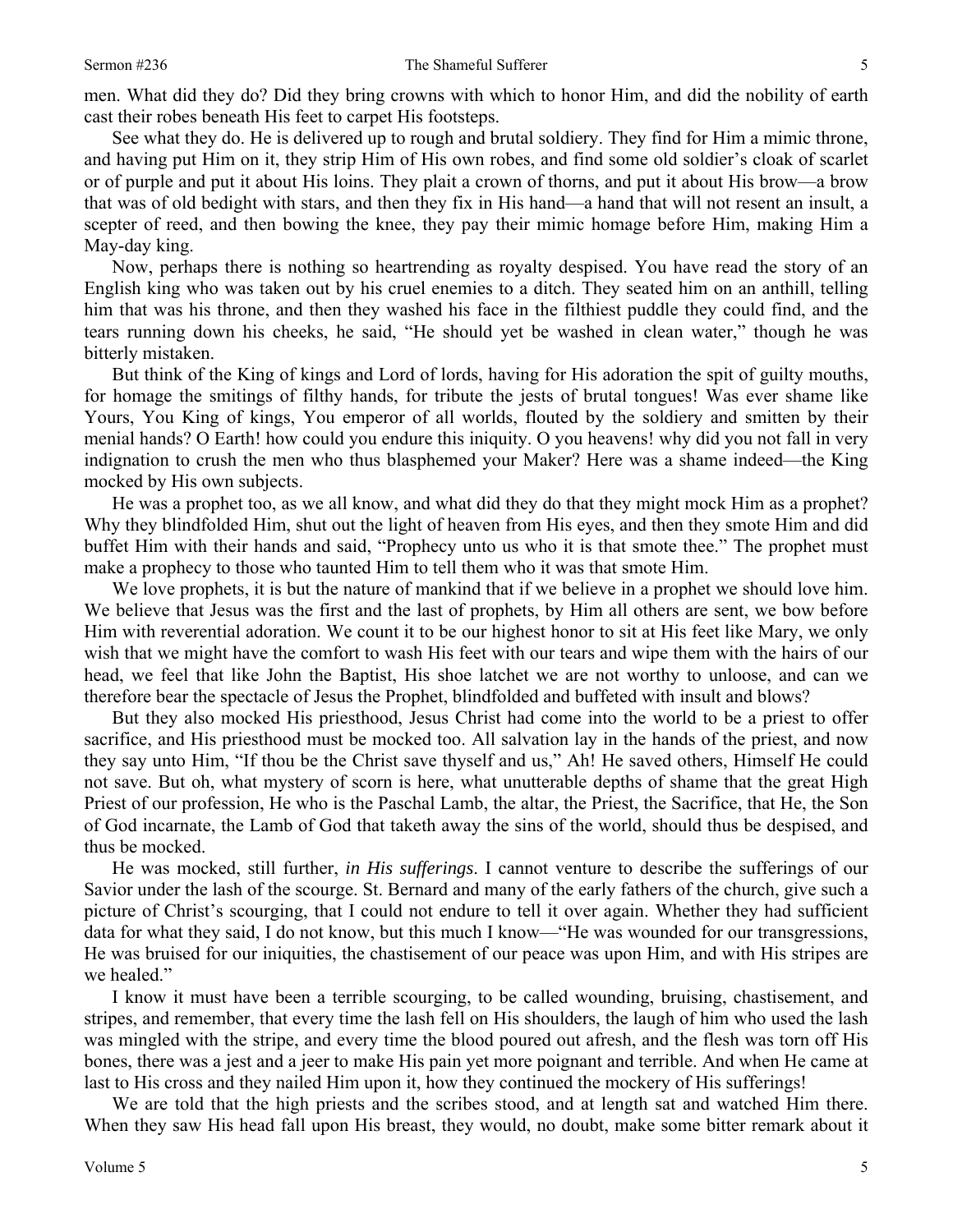and say, "Ah! He will never lift His head again among the multitude," and when they saw His hands bleeding they would say, "Ha, ha, these were the hands that touched the lepers, and that raised the dead, they will never do this again."

And when they saw His feet, they would say, "Ah, those feet will never tread this land again, and journey on His pilgrimages of mercy," and then some coarse, some villainous, some brutal, perhaps some beastly jest would be made concerning every part of His thrice-adorable person. They mocked Him, and at last, He called for a drink and they gave Him vinegar—mocking His thirst while they pretended to allay it.

But worst of all, I have one more thing to notice, they mocked *His prayers*. Did you ever read in all the annals of executions, or of murders, that ever men mocked their fellow creatures' prayers? I have read stories of some dastardly villains who have sought to slay their enemies and seeing their death approaching the victims have said, "Give me a moment or two for prayer"—and rare has been the cases when this has been disallowed. But I never read of a case in which when the prayer was uttered it has been laughed at, and made the object of a jest.

But here hangs the Savior, and every word He speaks becomes the subject of a pun, the motto of a jest. And when at the last He utters the most thrilling death-shriek that ever startled earth and hell, "Eloi, Eloi, lama sabacthani," even then they must pun upon it and say, "He calls for Elias, let us see whether Elias will come and take him down." He was mocked even in His prayer. O Jesus! never was love like Yours, never patience that could be compared with Your endurance when You did endured the cross, despising the shame.

I feel that in thus describing the Savior's mockeries, I have not been able to set before you the fullness of the shame through which He passed, and shall have to attempt it yet again, in another moment when I come to describe *His shameful death,* taking the words which preceded the ones I have already enlarged upon. He endured the cross just as He despised the shame.

The cross! The cross! When you hear that word it wakens in your hearts no thoughts of shame. There are other forms of capital punishment in the present day far more disgraceful than the cross. Connected with the guillotine there is much of ignominy, with the block as much, with the gallows, most of all. But remember, that although to speak of the gallows is to utter a word of ignominy, yet there is nothing of shame in the term "gallows," compared with the shame of the cross as it was understood in the days of Christ.

We are told that crucifixion was a punishment to which none could be put but a slave, and even then the crime must have been of the most frightful character—such as the betrayal of a master, the plotting his death, or murdering him—only such offenses would have brought crucifixion, even upon a slave. It was looked upon as the most terrible and frightful of all punishments.

All the deaths in the world are preferable to this, they have all some slight alleviating circumstance, either their rapidity or their glory. But this is the death of a villain, of a murderer, of an assassin—a death painfully protracted, one which cannot be equaled in all inventions of human cruelty for suffering and ignominy. Christ Himself endured this.

The cross, I say, is in this day no theme of shame. It has been the crest of many a monarch, the banner of many a conqueror. To some it is an object of adoration. The finest engravings; the most wonderful paintings, have been dedicated to this subject. And now, the cross engraven on many a gem has become a right royal and noble thing. And we are unable at this day, I believe, to fully understand the shame of the cross, but the Jew knew it, the Roman knew it, and Christ knew what a frightful thing, what a shameful thing it was to be put to the death of crucifixion.

Remember too, that in the Savior's case, there were special aggravations of this shame. He had to carry His own cross, He was crucified, too, at the common place of execution, Calvary, analogous to our ancient Tyburn, or our present Old Bailey.

He was put to death too, at a time when Jerusalem was full of people. It was at the feast of the Passover, when the crowd had greatly increased, and when the representatives of all nations would be

6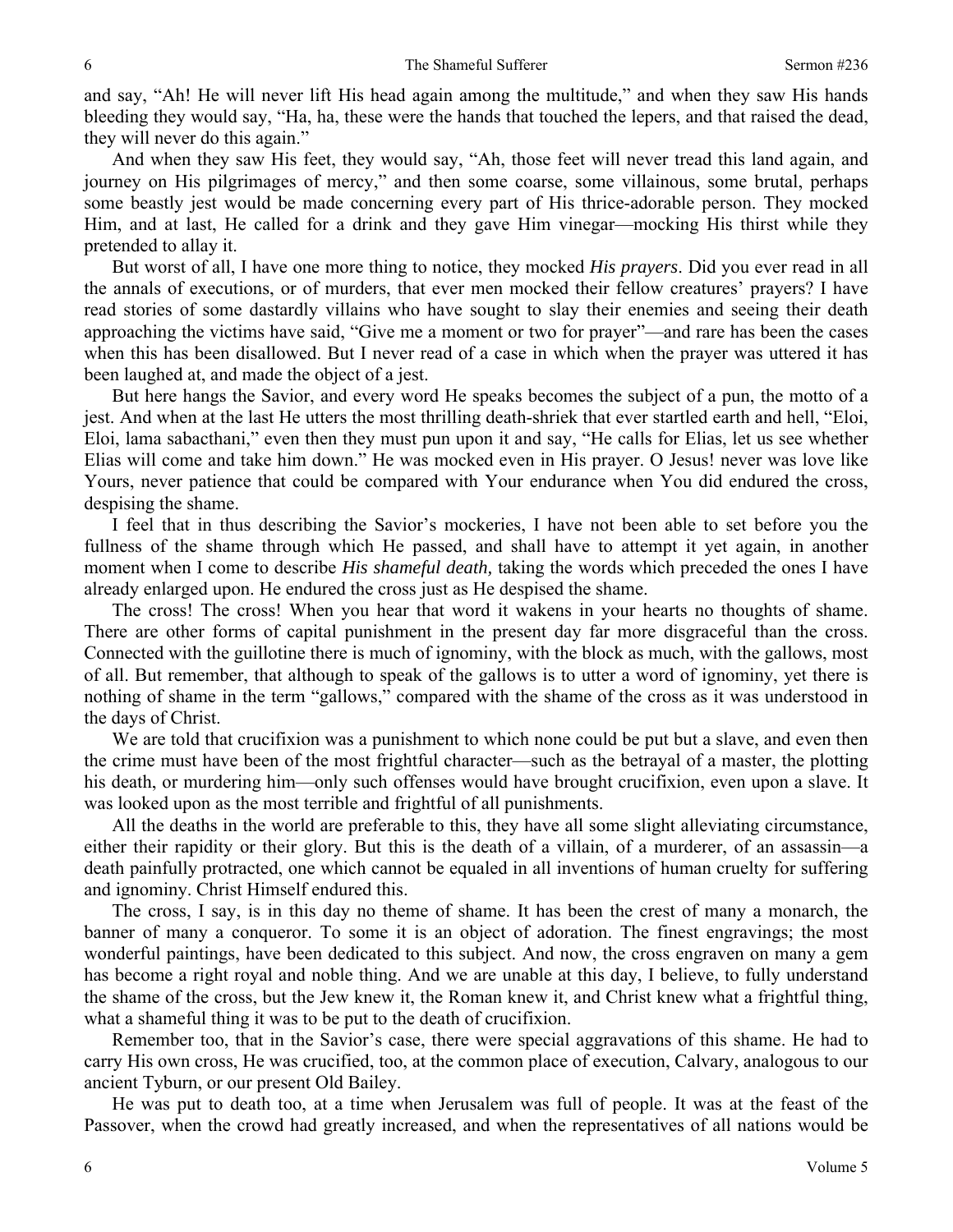present to behold the spectacle. Parthians, and Medes, and Elamites, and the dwellers in Mesopotamia, in Greece, ay, and perhaps far-off Tarshish, and the islands of the sea. All were there to unite in this scoffing, and to increase the shame. And He was crucified between two thieves, as if to teach that He was viler than they. Was ever shame like this?

Let me conduct you to the cross. The cross, the cross! Tears begin to flow at the very thoughts of it. The rough wood is laid upon the ground, Christ is flung upon His back, four soldiers seize His hands and feet, His blessed flesh is rent with the accursed iron, He begins to bleed, He is lifted into midair, the cross is dashed into the place prepared for it, every limb of my Savior is dislocated, every bone put out of joint by that terrific jerk.

He hangs there naked to His shame, gazed upon by all beholders, the sun shines hot upon Him, fever begins to burn, the tongue is dried up like a potsherd, it cleaves to the roof of His mouth, He has not wherewith to nourish nature with moisture. His body has been long emaciated by fasting, He has been brought near the brink of death by flagellation in the hall of Pilate.

There He hangs, The tenderest parts of His body, His hands and feet are pierced, and where the nerves are most numerous and tender, there is the iron rending and tearing its fearful way. The weight of His body drags the iron up His foot, and when His knees are so weary that they cannot hold Him, then the iron begins to drag through His hands. Terrible spectacle indeed!

But you have seen only the outward, there was an inward, you cannot see that, if you could see it, though your eyes were like the angels, you would be smitten with eternal blindness. Then there was the soul. The soul dying. Can you guess what must be the pangs of a soul dying? A soul never died on earth yet. Hell is the place of dying souls, where they die everlastingly the second death.

And there was within the ribs of Christ's body, hell itself poured out. Christ's soul was enduring the conflict with all the powers of hell, whose malice was aggravated by the fact that it was the last battle they should ever be able to fight with Him. Nay, worse than that. He had lost that which is the martyr's strength and shield, He had lost the presence of His God, God Himself was putting His hand upon Him, it pleased the Father to bruise Him, He has put Him to grief, He has made His soul a sacrifice for sin.

God, in whose countenance Christ had everlastingly seemed Himself, basking in delight, concealed His face. And there was Jesus forsaken of God and man, left alone to tread the winepress, nay, to be trodden in the winepress, and dip His vesture in His own blood. Oh, was there ever grief like this! No love can picture it. If I had a thought in my heart concerning the suffering of Christ, it would excoriate my lips ere I uttered it.

The agonies of Jesus were like the furnace of Nebuchadnezzar, heated seven times hotter than ever human suffering was heated before. Every vein was a road for the hot feet of pain to travel in, every nerve a string in a harp of agony that thrilled with the discordant wail of hell. All the agonies that the damned themselves can endure were thrust into the soul of Christ. He was a target for the arrows of the Almighty, arrows dipped in the poison of our sin, all the billows of the Eternal dashed upon this Rock of our salvation. He must be bruised, trodden, crushed, destroyed, His soul must be exceeding sorrowful, even unto death.

But I must pause, I cannot describe it. I can creep over it and you can too. The rocks rent when Jesus died, our hearts must be made of harder marble than the rocks themselves if they do not feel. The temple rent its gorgeous veil of tapestry, and will not you be mourners too? The sun itself had one big tear in its own burning eye which quenched its light, and shall not we weep, we for whom the Savior died? Shall not we feel an agony of heart that He should thus have endured for us?

Mark, my friends, that all the shame that came on Christ He despised. He counted it so light compared with the joy which was set before Him, that He is said to have despised it. As for His sufferings, He could not despise them, that word could not be used in connection with the cross, for the cross was too awful for even Christ Himself to *despise*. That He *endured,* the shame He could cast off, but the cross He must carry, and to it He must be nailed. "He endured the cross, despising the shame."

**II.** And now HIS GLORIOUS MOTIVE.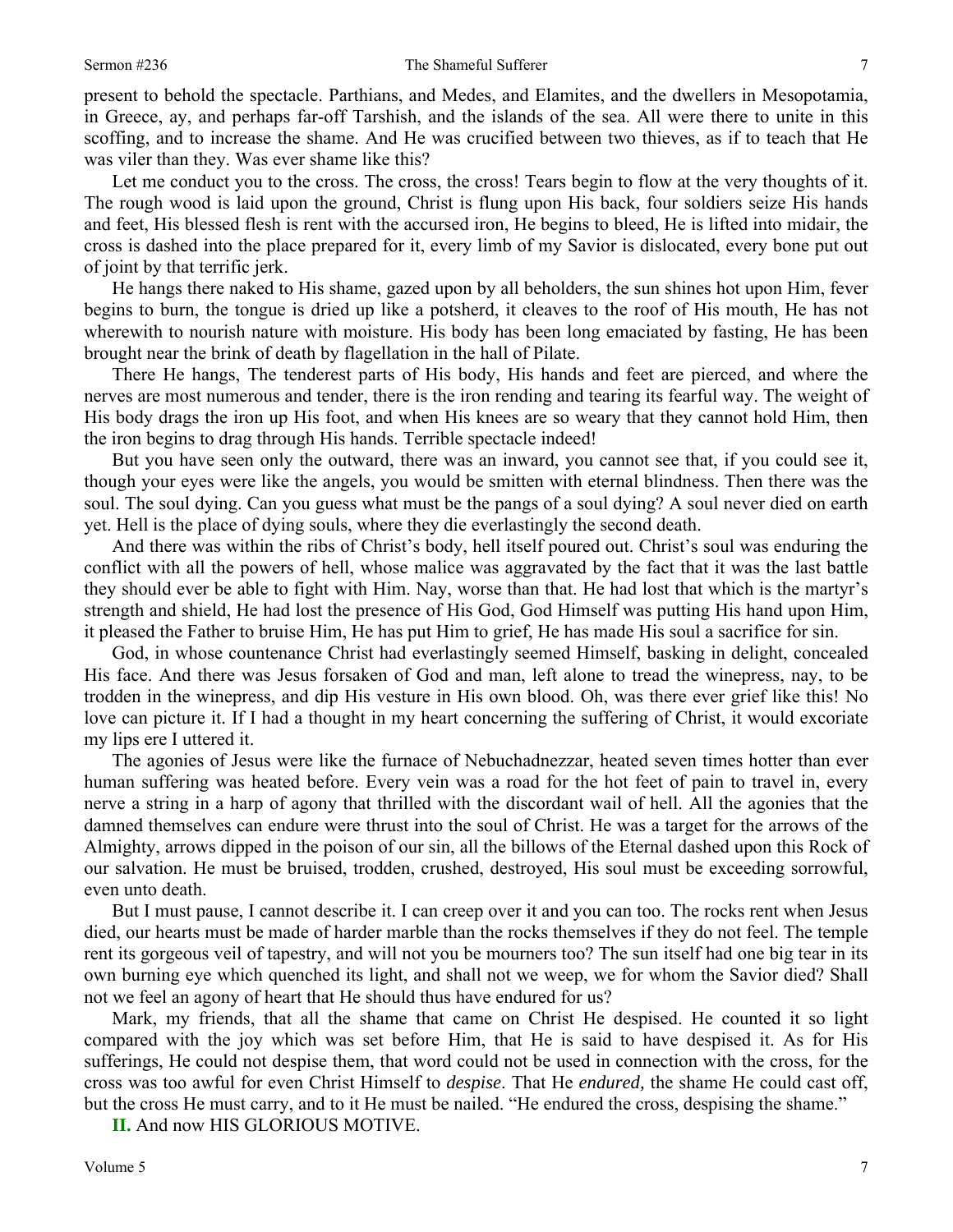What was that which made Jesus speak like this?—"For the joy that was set before him." Beloved, what was the joy? Oh, 'tis a thought that must melt a rock, and make a heart of iron move, that the joy which was set before Jesus, was principally joy of saving you and me. I know it was the joy of fulfilling His Father's will—of sitting down on His Father's throne—of being made perfect through suffering, but still, I know that this is the grand, great motive of the Savior's suffering, the joy of saving us.

Do you know what the joy is of doing good to others? If you do not I pity you, for of all joys which God has left in this poor wilderness, this is one of the sweetest. Have you seen the hungry when they have wanted bread for many an hour—have you seen them come to your house almost naked, their clothes having been thrust away, that they might get money upon them to find them bread?

Have you heard the woman's story of the griefs of her husband? Have you listened when you have heard the tale of imprisonment, of sickness; of cold, of hunger, of thirst, and have you never said, "I will clothe you, I will feed you." Have you never felt that joy divine, when your gold has been given to the poor and your silver has been dedicated to the Lord, when you bestowed it upon the hungry, and you have gone aside and said, "God forbid that I should be self-righteous," but I do feel it is worth living for to feed the hungry and clothe the naked, and to do good to my poor suffering fellow creatures.

Now, this is the joy which Christ felt, it was the joy of feeding us with the bread of heaven—the joy of clothing poor, naked sinners in His own righteousness—the joy of finding mansions in heaven for homeless souls—of delivering us from the prison of hell and giving us the eternal enjoyments of heaven.

But why should Christ look on us? Why should He choose to do this for us? Oh, my friends, we never deserved anything at His hands. As a good old writer says, "When I look at the crucifixion of Christ, I recollect that my sins put Him to death. I see not Pilate, but I see myself in Pilate's place, bartering Christ for honor. I hear not the cry of the Jews, but I hear my sins yelling out, 'Crucify him, crucify him.' I see not iron nails, but I see my own iniquities fastening him to the cross. I see no spear, but I behold my unbelief piercing His poor wounded side,

#### *'For you, my sins, my cruel sins, His chief tormentors were; Each of my sins became a nail, and unbelief the spear.'"*

It is the opinion of the Romanist, that the very man who pierced Christ's side was afterwards converted, and became a follower of Jesus. I do not know whether that is the fact, but I know it is the case spiritually. I know that we have pierced the Savior, I know that we have crucified Him, and yet, strange to say, the blood which we fetched from those holy veins has washed us from our sins, and has made us accepted in the Beloved.

Can you understand this? Here is manhood mocking the Savior, parading Him through the streets, nailing Him to a cross, and then sitting down to mock at His agonies. And yet, what is there in the heart of Jesus but love to them? He is weeping all this while that they should crucify Him, not so much because He felt the suffering, though that was much, but because He could not bear the thought that men whom He loved could nail Him to the tree. "That was the unkindest stab of all."

You remember that remarkable story of Julius Caesar when he was struck by his friend Brutus. "When the noble Caesar saw him stab, ingratitude, more strong than traitor's arms, quite vanquished him! Then burst his mighty heart." Now Jesus had to endure the stab in His inmost bowels, and to know that His elect did it—that His redeemed did it, that His own church was His murderer—that His own people nailed Him to the tree! Can you think, beloved, how strong must have been the love that made Him submit even to this.

Picture yourself today going home from this hall. You have an enemy who all his life long has been your enemy. His father was your enemy and he is your enemy too. There is never a day passes but you try to win his friendship, but he spits upon your kindness, and curses your name. He does injury to your friends, and there is not a stone he leaves unturned to do you damage.

8